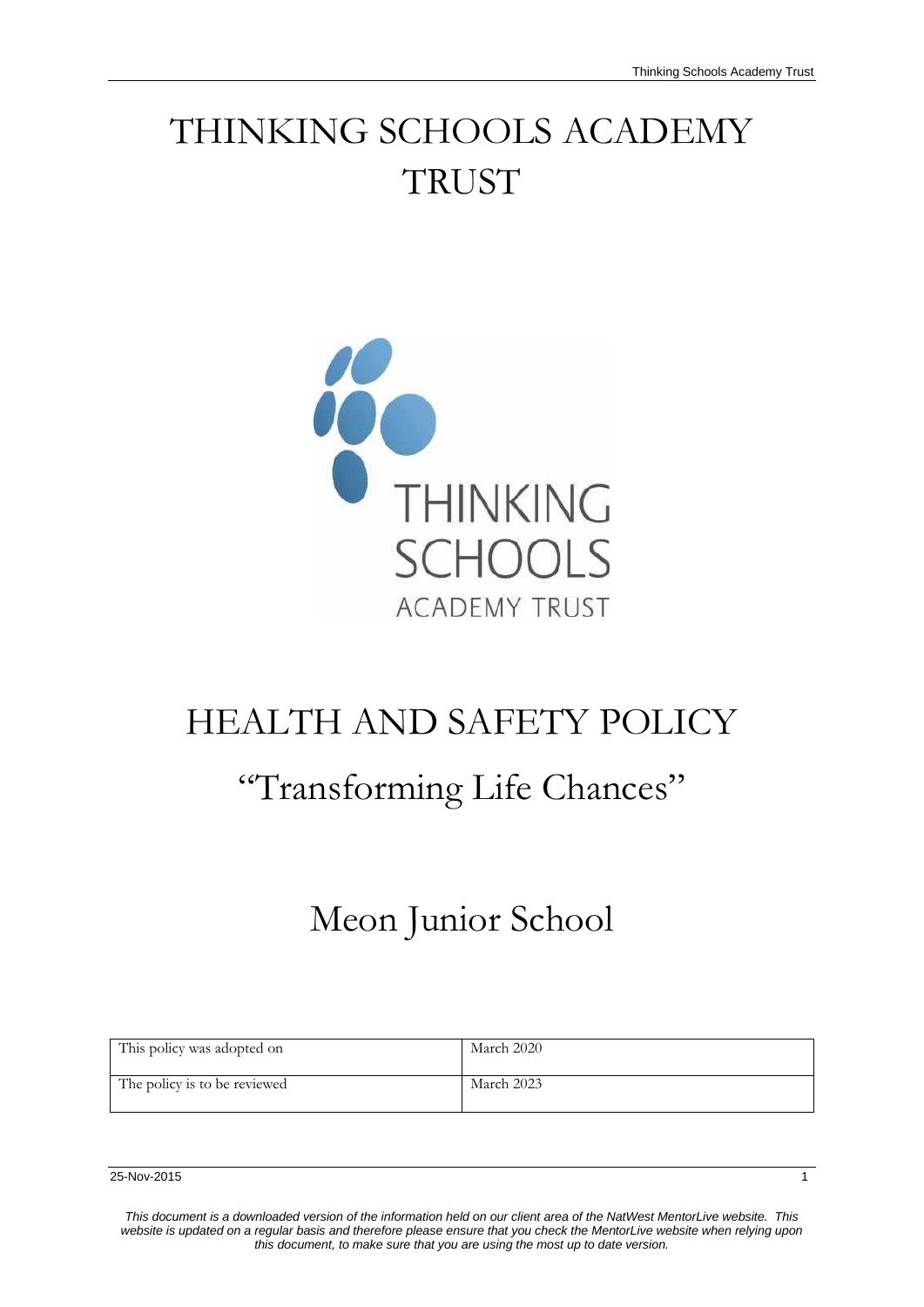# **HEALTH AND SAFETY POLICY STATEMENT**

Meon Junior School aims to ensure, so far as is reasonably practicable, the health, safety and welfare of our pupils, employees while they are at work and of others, who may be affected by our undertakings. This general policy statement provides a commitment and intent to comply with the Health and Safety at Work etc. Act 1974.

To ensure the principles of health and safety are clearly understood throughout the school, we will be committed to:

- complying with relevant health and safety laws and regulations, voluntary programmes, collective agreements on health and safety and other requirements to which the school subscribes;
- setting and monitoring of health and safety objectives for the school;
- effective communication of and consultation on health and safety matters throughout the school;
- assessing the risks to the safety and health of our pupils, employees and others who may be affected by our activities and implementing controls to minimise those risks;
- preventing work-related injuries, ill health, disease and incidents;
- providing and maintaining safe plant and equipment and implementing safe systems of work;
- the safe use, handling, storage and transport of articles and substances;
- providing and maintaining a safe working environment with safe access, egress and welfare facilities;
- providing the necessary training to our employees and others, including temporary employees to ensure their competence with respect to health and safety;
- providing suitable and sufficient information, instruction and supervision for pupils and employees;
- continually improving the performance of our health and safety management;
- devoting the necessary resources in the form of finance, equipment, personnel and time to ensure the health and safety of our employees and seeking expert help where the necessary skills are not available within the school;
- an annual review and when necessary the revision of this health and safety policy;
- making this policy available to relevant interested external parties, as appropriate.

Harre

Signature: \_\_\_\_\_\_\_\_\_\_\_\_\_\_\_\_\_\_\_\_\_\_\_\_ Date: \_\_\_\_\_15/10/2020\_\_\_\_\_\_\_\_\_\_\_\_\_\_\_\_\_\_\_\_

Name: Sara Paine Position: Headteacher

25-Nov-2015 2

*This document is a downloaded version of the information held on our client area of the NatWest MentorLive website. This website is updated on a regular basis and therefore please ensure that you check the MentorLive website when relying upon this document, to make sure that you are using the most up to date version.*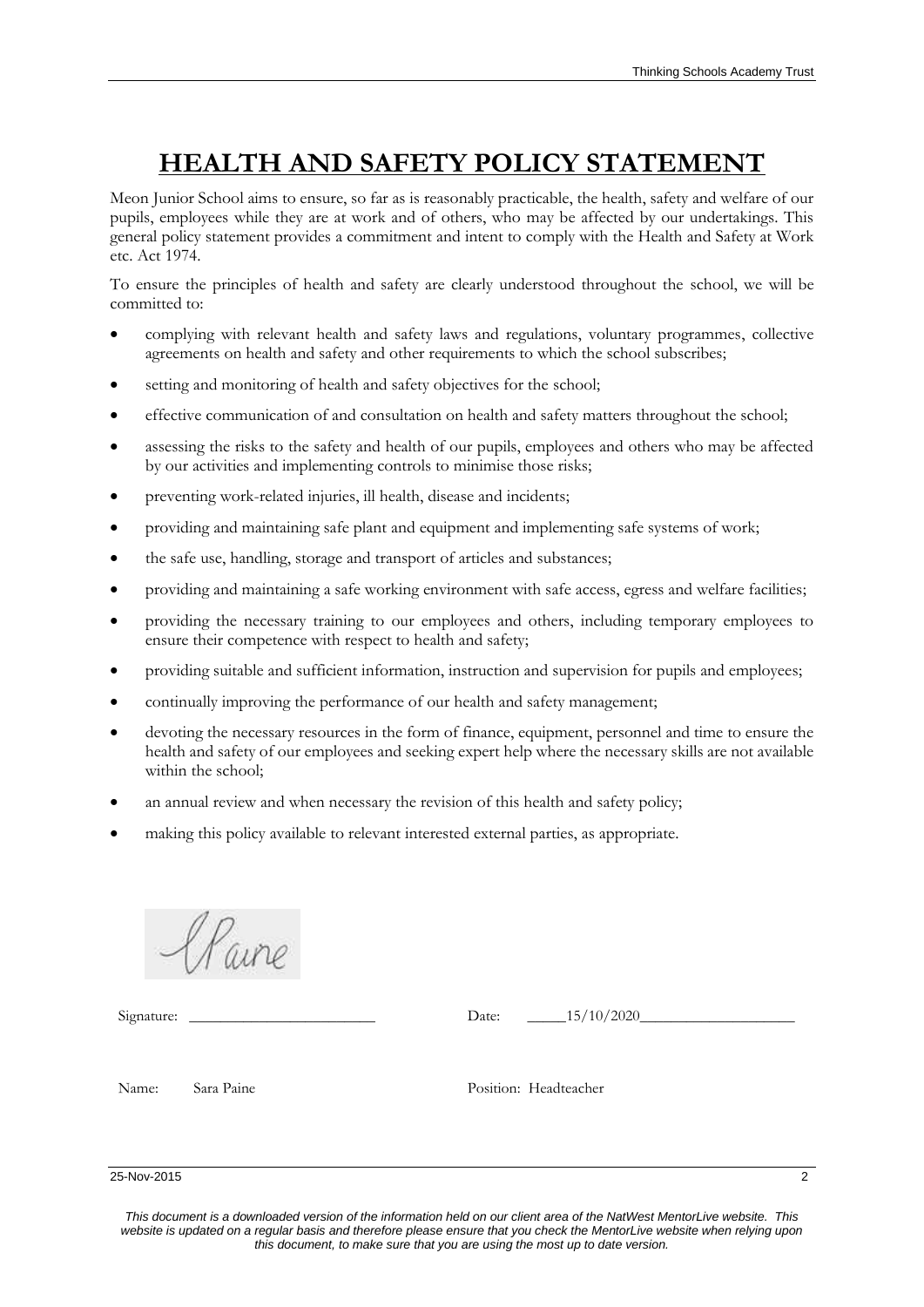# **ORGANISATION AND RESPONSIBILITIES**

# **GENERAL RESPONSIBILITIES**

The following individual post(s) have been allocated overall health and safety responsibilities within the terms of our policy:

Sara Paine, Headteacher

Day to day responsibility for ensuring the policy is put into practice and consultation with employees is delegated to:

- Doug Richards, Site Manager
- Darren Fox, Regional Facilities Manager

## **Responsible Persons**

It is important that health and safety standards are maintained and improved. Where necessary specific roles within the Trust have been allocated additional responsibility for health and safety. Where this responsibility is specific to a subject area, the details of the responsible person are communicated to employees in writing or verbally as required.

## **Management Structure**

### **Headteacher**

The Headteacher is responsible for ensuring that the requirements of this policy and legal requirements specific to their school are implemented and monitored.

They will ensure that:

- Any health and safety matters that they cannot deal with directly are brought to the attention of the Executive Management Team and/or Health and Safety Advisers.
- Significant hazards within their school are identified and suitable risk assessments undertaken, which will include general workplace risks, substance risks, equipment risks etc.
- Safety measures and controls identified by risk assessments are implemented.
- Employees and pupils are provided with suitable and sufficient information, instruction and training to enable compliance with this policy and legal standards.
- Will implement a system to manage health and safety within their school, which may include a schedule of inspection; service and maintenance arrangements for equipment and services; accident investigation arrangements.
- Equipment and substances are suitable for the purpose they are used.

## **Subject Leaders and / or Heads of Year**

Subject Leaders and Heads of Year are responsible for ensuring that the requirements of this policy and legal requirements specific to their sphere of activity are implemented and monitored.

#### 25-Nov-2015 3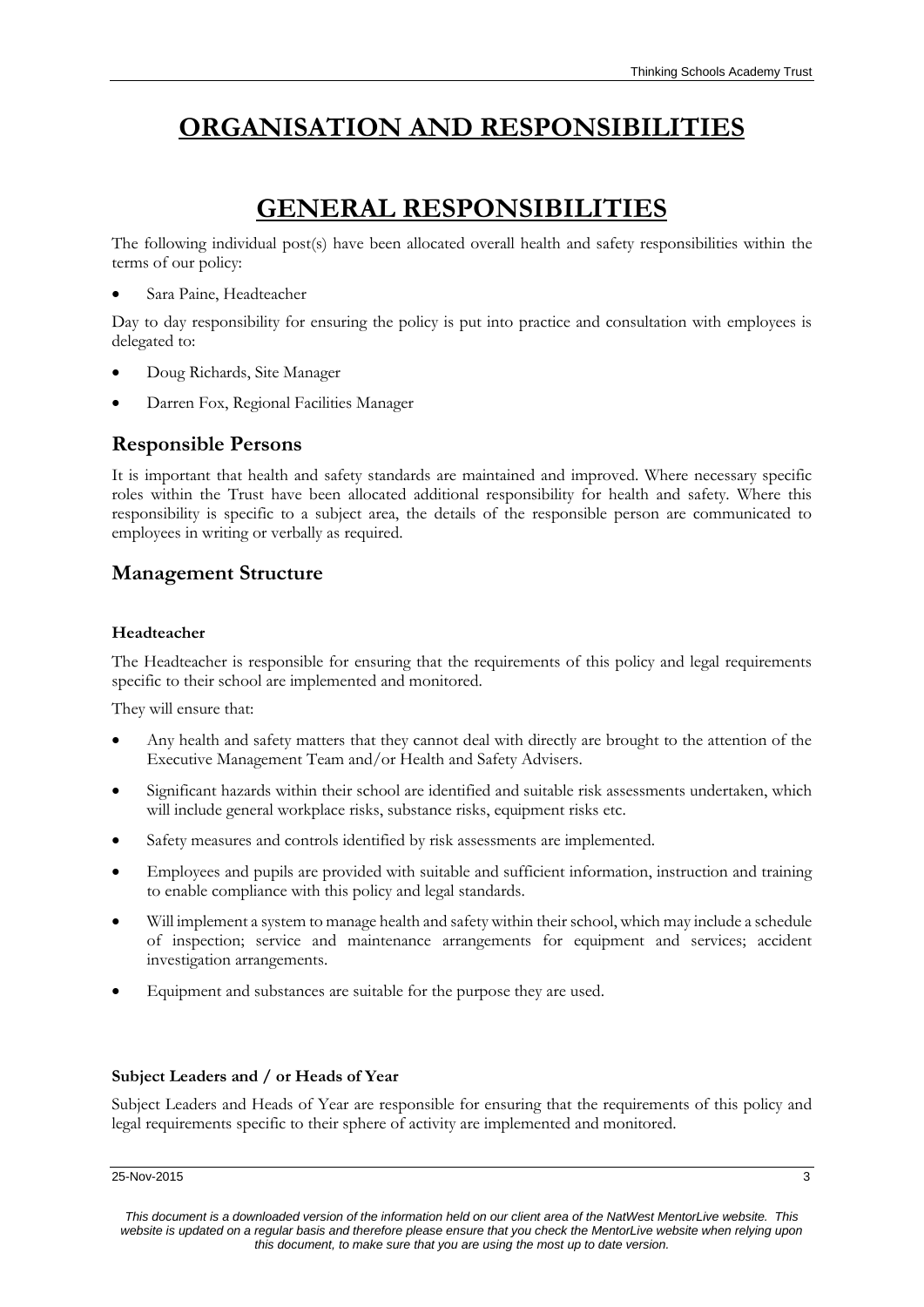They will ensure that:

- Any health and safety matters that they cannot deal with directly are brought to the attention of the Management Team and Senior Management Team.
- Significant hazards within their department are identified and suitable risk assessments undertaken, which will include general workplace risks, substance risks, equipment risks etc.
- Safety measures and controls identified by risk assessments are implemented.
- Employees and pupils are provided with suitable and sufficient information, instruction and training to enable compliance with this policy and legal standards.
- Will implement a system to manage health and safety within their department, which may include a schedule of inspection; service and maintenance arrangements for equipment and services; accident investigation arrangements.
- Equipment and substances are suitable for the purpose they are used.

### **Health and Safety Adviser:**

In line with current legislation we have appointed James Fenlon to act as our in-house health and safety advisors under Regulation 7 of the Management of Health and Safety at Work Regulations.

#### **Health and Safety Assistance:**

To assist us in our undertaking we have appointed NatWest Mentor as Health and Safety Consultants to provide competent advice and guidance.

### **Employees Shall:**

- Take reasonable care of their own health and safety and that of others who may be affected by their actions;
- Co-operate with management to meet the employer's legal duties and work in accordance with the Trust's procedures;
- Not intentionally or recklessly interfere with or misuse anything provided in the interest of health, safety or welfare and refrain from actions (or inactivity) which might endanger themselves, or others;
- Demonstrate their commitment to health and safety by their behaviour and co-operate in the investigation of accidents and incidents;
- Use all equipment safely, including that provided for their personal protection and report to management any defects in equipment or other dangers at once, or as soon as it is safe to do so;
- Comply with all safety instructions or procedures and not undertake any tasks that they are not trained and authorised for.